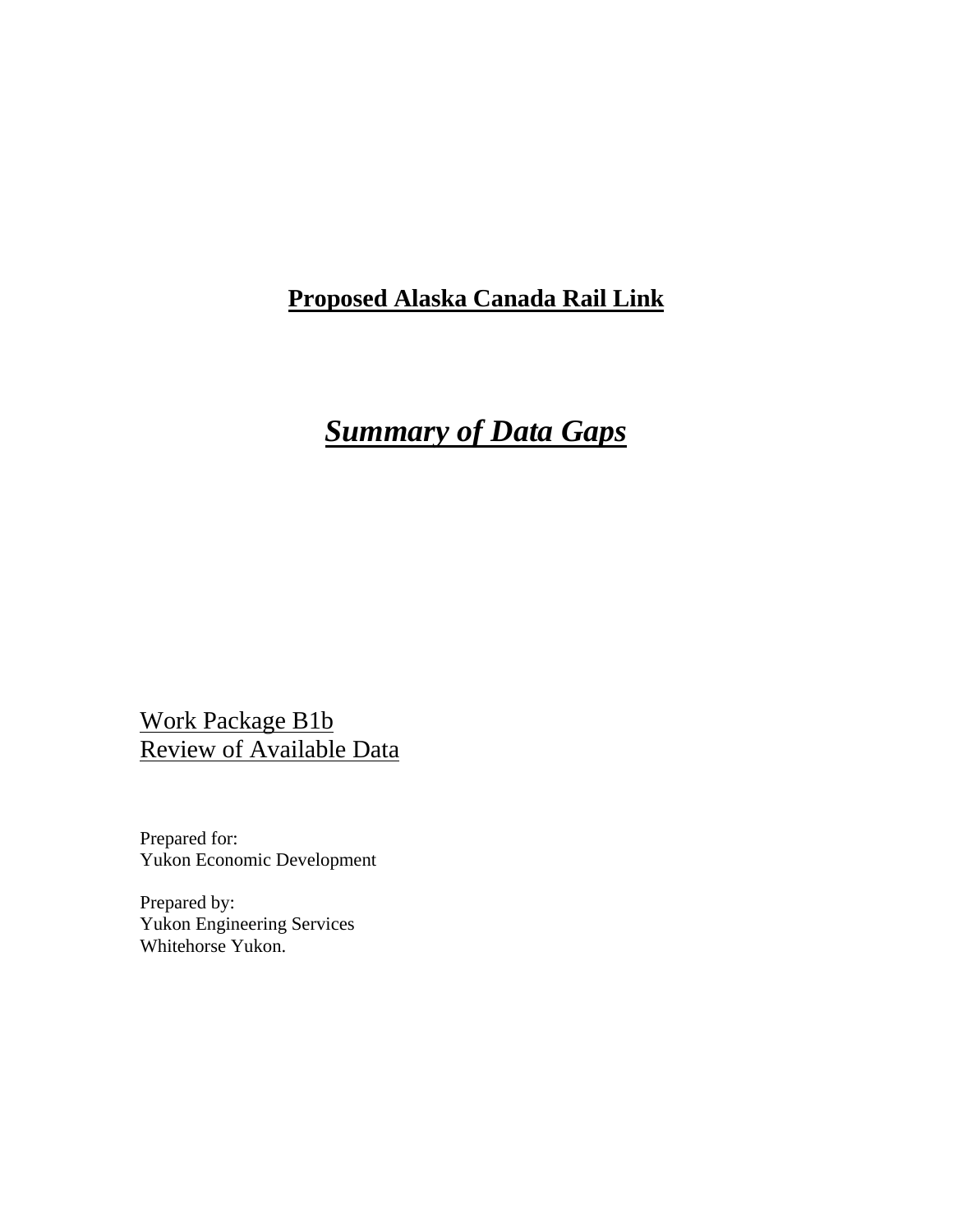# **Introduction**

Yukon Engineering Services has been retained to investigate available information with respect to the proposed Alaska Canada Rail Link along the Yukon sections of the proposed routes. The searches have turned up good results in areas that have seen highway construction or have been studied in the past for the Alaska Highway Pipeline. Areas with little or no history of construction have very limited data available. Amount of available information depends on the route of the railway, and the history of activity along that route.

### **Methodology**

Yukon Engineering Services Inc has investigated the available information with respect to available geotechnical, geological and hydrological information. Sources of this information have been:

- Government of Yukon, Energy Mines and Resources Library
- Government of Yukon, Transportation Engineering Branch
- Foothills Pipeline
- Trans Canada Pipelines
- EBA Engineering Consultants
- University of British Columbia Geological Library
- Public Works Canada
- University of Alaska Library
- General Searches on the Internet

The above sources were searched using place names, key words, and coordinates for available documents and the search results were sorted by applicability for inclusion. The sorted documents were then tabulated in a spreadsheet bibliography and posted to the feasibility study website.

## **Results**

#### *General*

The office of Representative Jeannette James of Juneau Alaska investigated a railroad / transportation / utility corridor and a report is available of the findings. The office of Alaska Senator John J Cowdery conducted a similar exercise, which is also available. Both reports gathered previous studies as well as newspaper reports pertaining to the project. The Cowdery document also included notes from the Alaska Canada Rail Conference held in Juneau in January of 2004. Previous studies include a survey done in 1942 by the U.S. War Department, the Yukon Railway Study by Canadian Pacific Consulting in 1975 and the Yukon Railway Feasibility Final Reconnaissance Report. by Canadian National Railway, June 1969.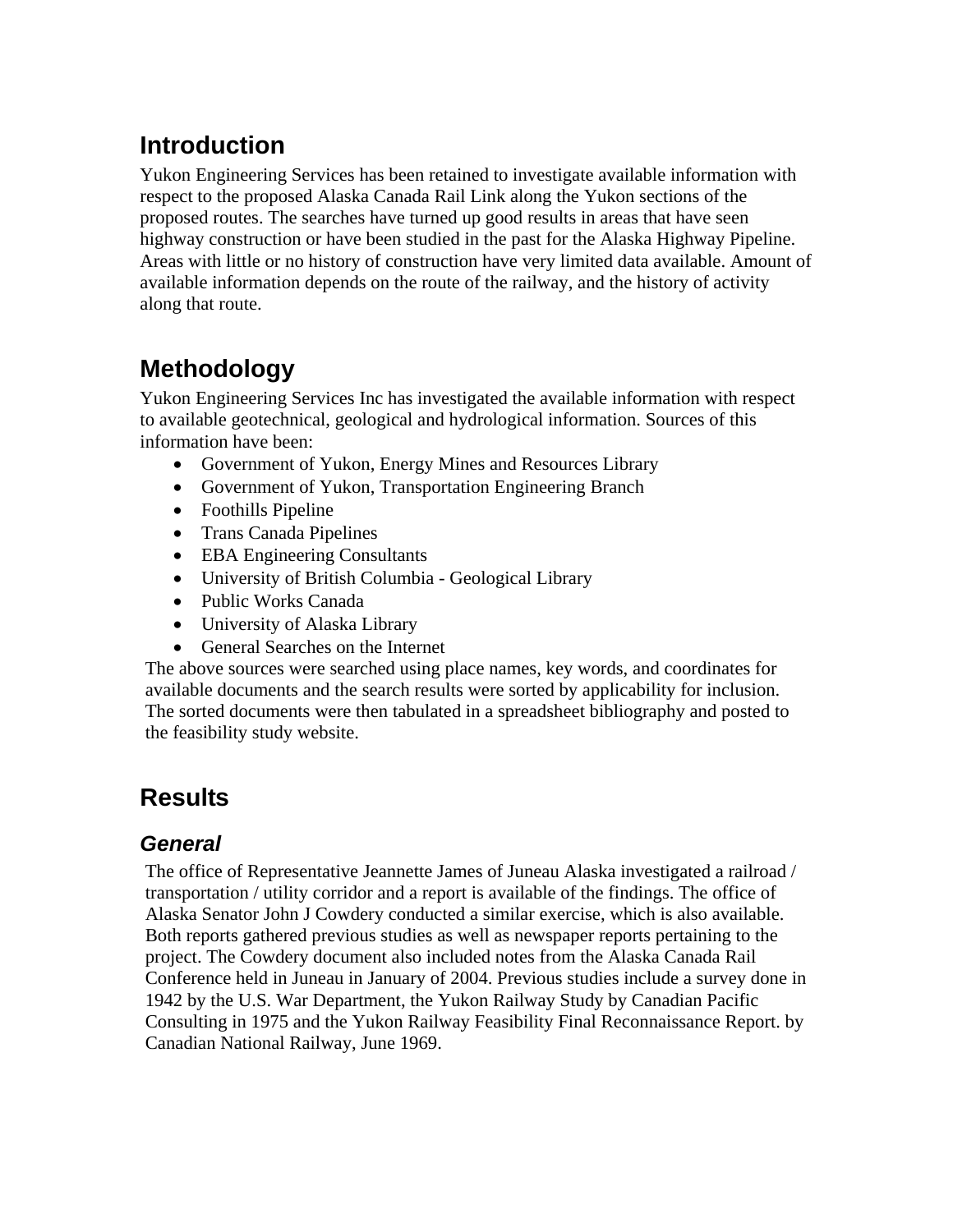#### *Alaska Highway Route*

This route leaves the Alaska - Yukon border near Beaver Creek Yukon and follows the Alaska Highway along the Shakwak Trench to Haines Junction. The railroad then leaves the Shakwak Trench and follows the Alaska Highway to Whitehorse, the Capital of Yukon. From Whitehorse the Rail will follow the Alaska Highway to the British Columbia - Yukon Border near Watson Lake.

This route has much information available. The history of construction and maintenance of the Alaska Highway has created much detailed information since the construction of this highway in 1942. Government of Yukon holds highway construction and maintenance information for the Yukon section of the Alaska Highway.

 Perhaps the most valuable to the Rail Project is an environmental study undertaken by Foothills Pipelines to construct the Alaska Highway Pipeline in the late 1970's. Much of the information compiled under this study was consolidated into a document called the "Foothills Pipeline Geotechnical Atlas". This document is held by Trans Canada Pipelines Ltd.

For areas that the Alaska Canada Rail Link will depart from the Alaska Highway Right of Way or the Foothills Pipeline Right of Way the available information will get sparser. The further the rail goes from these routes the less detailed the information gets.

#### *Northern/Tintina Route*

The rail will leave the Alaska Canada border at the Ladue River. The rail will follow the Ladue River to its confluence with the White River and follow the White to the Yukon River. At the Yukon River the rail will turn south and follow the Yukon River to Carmacks, where it will turn southeast and follow the Campbell Highway along the Tintina Trench to Watson Lake.

Very limited information is available for the northern section of this route. The Ladue and White Rivers have very little data available. Geological Survey of Canada investigated the area to a small extent in the early 1900's, and the geology of the area is defined very generally. Geotechnical, hydrological, and physical hazards information for the area did not become apparent in our search.

From Carmacks south the rail follows the route of the Campbell Highway. Government of Yukon has compiled data for the Campbell Highway with respect to geotechnical, hydrological and geology, however the data is not as detailed as the information for the Alaska Highway Route. The Campbell Highway is a minor road and does not have the history of the Alaska Highway.

Very spotty geological information is available for this route due to corporate investigations of mineral deposits in the area. The Finlayson Lake and Wolverine Lake areas have been explored with mineral development in mind, however due to the focus of the geologists this information is limited in its use to the rail project.

## **Conclusion**